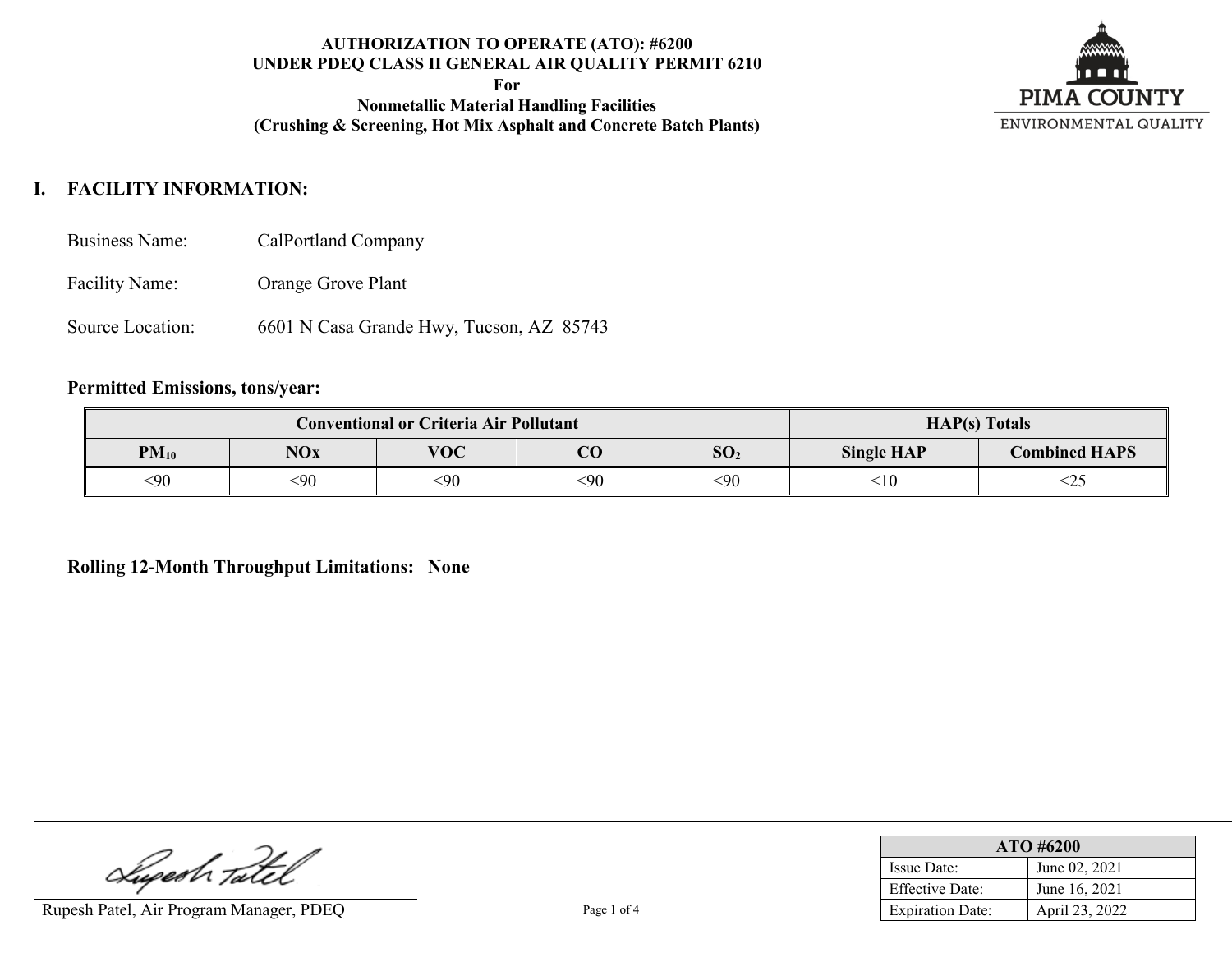**For**

## **Nonmetallic Material Handling Facilities (Crushing & Screening, Hot Mix Asphalt and Concrete Batch Plants)**



## **II. AUTHORIZED EQUIPMENT:**

Equipment, operations, and activities for which emissions are allowed by the general permit are as follows:

#### **Table 1: Section 3 of the Permit – NSPS for Nonmetallic Mineral Processing Plants Affected Facilities:**

| <b>Source</b><br>Equipment $ID1$ | <b>Type of</b><br>Equipment | Manufacturer      | <b>Model</b>            | <b>Serial</b><br><b>Number</b> | <b>Maximum</b><br>Rated<br>Capacity | <b>Manufacturer Date</b> | $\geq 4/22/2008$ | Opacity<br>Limit<br>$\frac{0}{0}$ |
|----------------------------------|-----------------------------|-------------------|-------------------------|--------------------------------|-------------------------------------|--------------------------|------------------|-----------------------------------|
| 11                               | Crusher                     | Norberg           | P3812RD                 | R5552664/5330-<br>98           | 610 TPH                             | 6/1/1998                 | N <sub>o</sub>   | 15                                |
| 12                               | Crusher                     | <b>JCI</b> Kodiak | $K-300$                 | C <sub>0</sub> 80-526          | <b>485 TPH</b>                      | 1/1/2008                 | No               | 15                                |
| $R-007$                          | Cone Crusher                | Sandvik           | None                    | Unknown                        | 425                                 | 3/2006                   | No               | 15                                |
| 17                               | Crusher                     | Am Cast Inc       | Horizontal<br>Impact    | 15017                          | 125 TPH                             | 2018                     | Yes              | $12^{2}$                          |
| 119                              | Screen                      | Simplicity        | $6'$ X 20'              | 3620-M140B-<br>4691            | 360 TPH                             | 3/1/1998                 | N <sub>o</sub>   | 10                                |
| 120                              | Screen                      | <b>JCI</b>        | $7'$ X 20'<br>720238 HS | S021080                        | 1100 TPH                            | 12/1/2002                | No               | 10                                |
| 115                              | Screen                      | <b>JCI</b>        | $6'$ X 20'              | Unknown                        | <b>600 TPH</b>                      | 2019                     | Yes              | 7                                 |

 $1$  Equipment identified in the permit application as needing an ATO. Other associated pieces of equipment listed on the equipment list of the application do not require an ATO but are subject to the provisions of this general permit.

<sup>2</sup> NSPS Applicable if unit does not process saturated material.

Superh Tatel

Rupesh Patel, Air Program Manager, PDEQ Page 2 of 4

| $ATO$ #6200             |                |  |  |  |
|-------------------------|----------------|--|--|--|
| Issue Date:             | June 02, 2021  |  |  |  |
| Effective Date:         | June 16, 2021  |  |  |  |
| <b>Expiration Date:</b> | April 23, 2022 |  |  |  |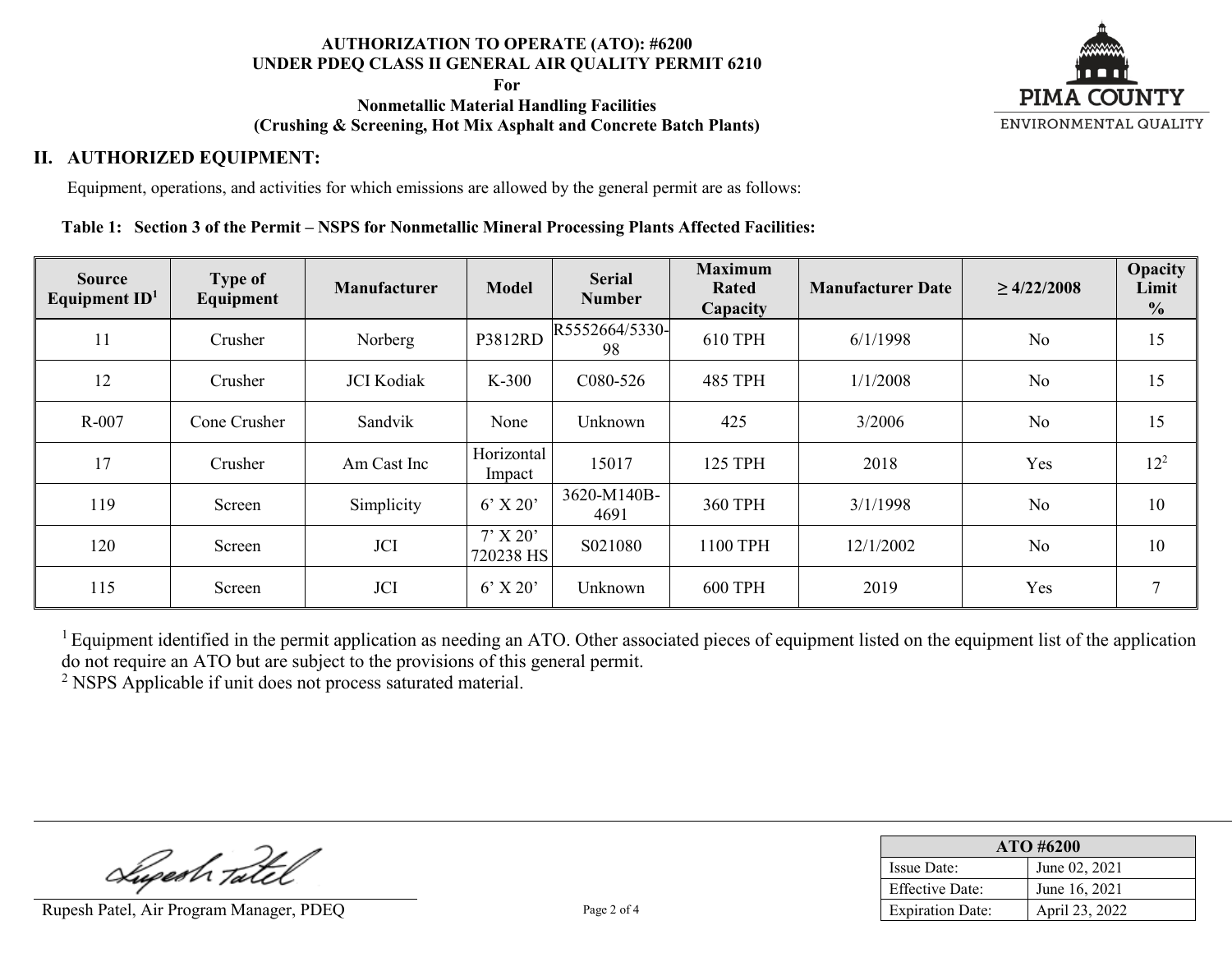**For Nonmetallic Material Handling Facilities (Crushing & Screening, Hot Mix Asphalt and Concrete Batch Plants)**



**Table 2: Section 4 of the Permit – Standards of Performance for Non-NSPS Gravel or Crushed Stone Processing Plants:**

| Source<br>Equipment $ID1$ | <b>Type of Equipment</b> | <b>Manufacturer</b> | <b>Model</b>     | <b>Serial Number</b> | <b>Maximum Rated</b><br><i>Capacity</i> | <b>Manufacturer</b><br><b>Date</b> | <b>Opacity</b><br><b>Limit</b><br>$\frac{0}{0}$ |
|---------------------------|--------------------------|---------------------|------------------|----------------------|-----------------------------------------|------------------------------------|-------------------------------------------------|
| 365                       | Silo                     | Jnknown             | $\frac{3}{4}$ HP | None                 | 1/1/1980                                |                                    | 20                                              |

<sup>1</sup> Specific equipment identified in the permit application as needing an ATO. All equipment listed in the permit application is subject to the provisions of this general permit.

Superh Tatel

Rupesh Patel, Air Program Manager, PDEQ Page 3 of 4

| $ATO$ #6200             |                |  |  |  |
|-------------------------|----------------|--|--|--|
| Issue Date:             | June 02, 2021  |  |  |  |
| <b>Effective Date:</b>  | June 16, 2021  |  |  |  |
| <b>Expiration Date:</b> | April 23, 2022 |  |  |  |